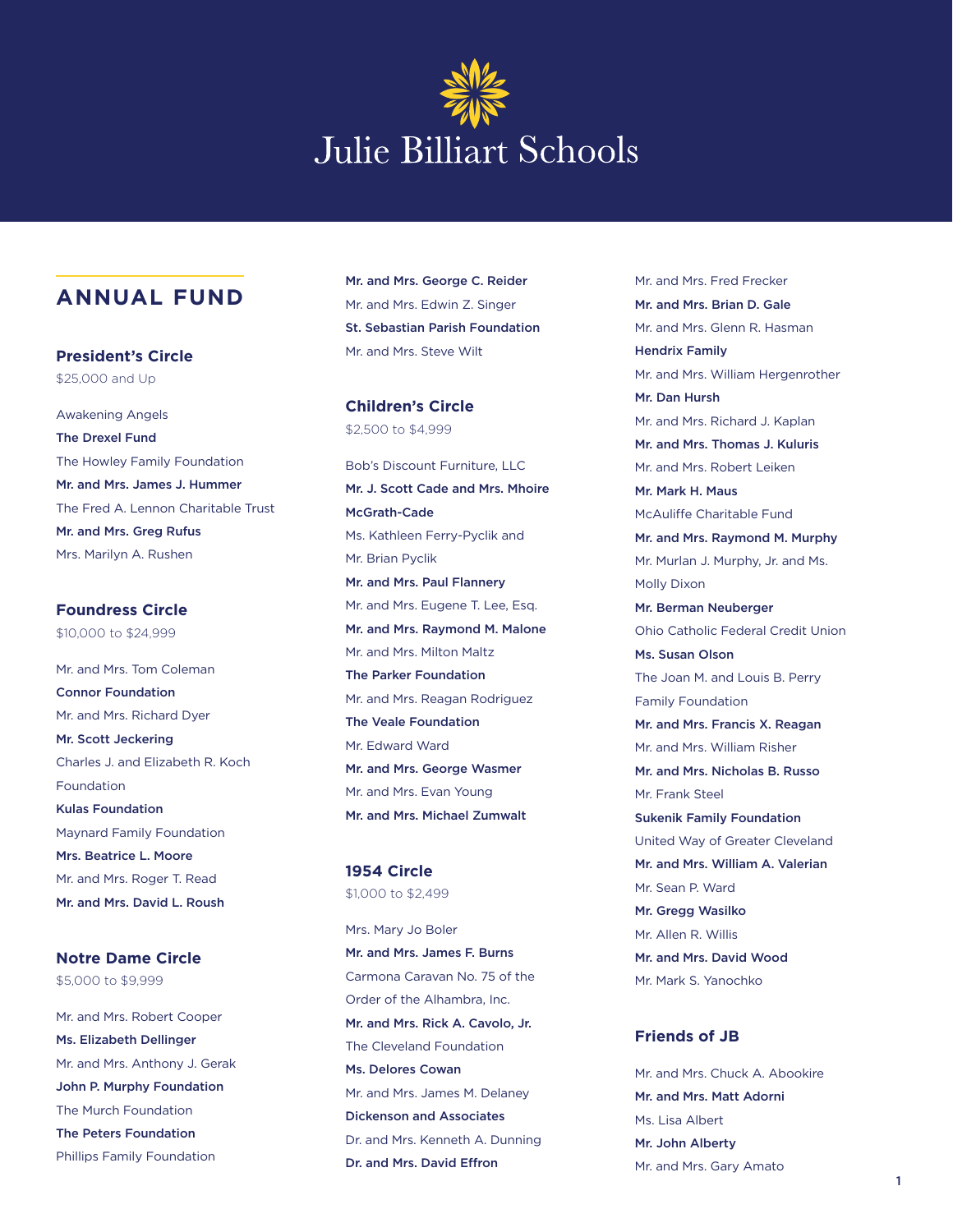Mr. Steve Asher Mrs. Patricia A. Azusenis Mr. and Mrs. Ara A. Bagdasarian Mrs. Mary W. Balding Ms. Melissa Becerra Ms. Brooke Bell Mr. and Mrs. Douglas Bewley Mr. and Mrs. Michael B. Bidwell Ms. Martha B. Black Mr. J.R. Black and Mrs. Barbara Ann Fluttum-Black Bluecoats, Inc. Ms. Debbie Bokmuller Mrs. Sylvia A. Bolyard Mr. Clyde Boyer Mr. and Mrs. Jonathan E. Bridge Bright Funds Foundation Mr. Nathan Brinling Mr. and Mrs. William R. Brown Mr. and Mrs. Gordon S. Bruce Mr. David Burrows Rod and Pat Cameron Mr. and Mrs. Phillip J. Campanella Mr. and Mrs. Michael A. Carlisle Mr. and Mrs. John Carney Mr. Amos Carter, Jr. Mr. Richard A. Cech Mr. Mark J. Censoprano Mrs. Erin Chalhoub Ms. Jeanne Charlebois Mr. and Mrs. Michael A. Cinquemani Mrs. Cynthia Colton-Spero Mr. and Mrs. John J. Cook Valerie and David Cooper Ms. Roselyn P. Cowell Mrs. Mary H. Crotty Ms. Laura Crotty Ms. Nancy Crouse Dr. and Mrs. Joseph P. Crowe Dr. and Mrs. Lloyd A. Culp Ms. Christine Curtis Mrs. Therese Danford Ms. Kathryn Davis Ms. Susan DeJohn Mr. and Mrs. Zvonko Devcic Mr. Joe Devcic Mr. and Mrs. David S. Dickenson III Mr. David S. Dickenson II

Dickey Family Mr. and Mrs. John W. Diemer Ms. Margaret Diemer Mr. and Mrs. Chuck Dietrich Mr. Lawrence L. Dietz Mr. John Dogger Mr. and Mrs. Joseph Doran Ms. Erinn Downs Ms. Mary C. Dubber Ms. Constance Dubick Mrs. Julia R. Edwards Mr. and Mrs. Jack D. Elber Mr. and Mrs. Keith Elliott Everflow Eastern Partners, L.P. Mr. and Mrs. Guy C. Fabe Mr. Thomas Fabek Mr. David Ferrante Mr. and Mrs. Russell Fisher Sr. Mary Ann Flannery Ms. Lillian Fleischer Mrs. Andrea Fleming Ms. Ann Fleming-McClure Ms. Eileen G. Foley Mr. and Mrs. Thomas L. Fording Ms. Mary-Alice Frank Mr. and Mrs. Bruce Frank Mr. and Mrs. Dennis R. Franko Mr. Pete Franz Ms. Annette Gaeth Mr. and Mrs. John R. Galik Mr. and Mrs. Bernard J. Gallagher Ms. Nancy Gaspar Mr. and Mrs. Michael T. Gaul GBX Associates LLC Ms. Helen M. Gebura Mrs. Bernadette Gibboni Gilmour Academy Mr. Stanley R. Gorom III Ms. Patricia Graves Mr. Jon S. Greene Most Reverend Roger W. Gries, O.S.B Ms. Lana Groynom Dr. Dianne M. Gut-Zippert, Ph.D. Meghan and Mazin Hallaj Mr. and Mrs. Gerald Hamski Mr. Jeff M. Hamski Mr. and Mrs. Robert J. Hardesty Ms. Ann Marie Hawkins

Mr. and Mrs. John T. Hawkins Mr. and Mrs. James F. Henighan Sister Jean Hoelke, S.N.D. Mr. and Mrs. Neal Hoffmaster Mr. Craig S. Horbus Sister Mary Dion Horrigan, S.N.D. Mr. Lee Howley Mr. and Mrs. Paul J. Hruby, Sr. Mr. and Mrs. Richard Hyde Mr. and Mrs. Anthony Ianiro Mr. and Mrs. Michael A. Iliano The Ite Project Mr. Jason Jarchow Mr. and Mrs. Robert K. Jones Mr. and Mrs. Kevin E. Joyce Frances Kandrac Ms. Aimee Kandrac Dr. Albert J. Kanter Mr. and Mrs. Michael Kennedy Mr. Fred W. Keyerleber Mr. and Mrs. James W. Kipfstuhl Mr. and Mrs. John Klee Mr. and Mrs. Reed D. Kneale, Sr. Mr. and Mrs. Greg Koesel Mrs. Mary Grace Konkoly Sister Sharon Kovalcik, S.N.D. Mrs. and Mrs. Steven Kreger Mr. and Mrs. Dennis Latini Ms. Donna Leibold Mr. and Mrs. Frank Lerz Mr. Paul D. Liberman Mr. Ron Lievens Ms. Andrea Lo Presti Mr. and Mrs. Michael Lonsdale Mr. Leonard S. LoPorto Sister Agnesmarie LoPorto, S.N.D. Sister Sandy LoPorto, SSJ-TOSF Mr. Joseph D. Lukacik Mr. and Mrs. Denis A. Lynch, Jr. Mr. and Mrs. Peter D. Mac Ewan Mr. and Mrs. John Margevicius Mr. and Mrs. Thomas J. Marrie Mr. and Mrs. Thomas V. Mawby Ms. Christine Mayer Mr. Mark Mazey Mr. Neil McCarthy Mr. Daniel McCroskey Miss Katie M. McCrystal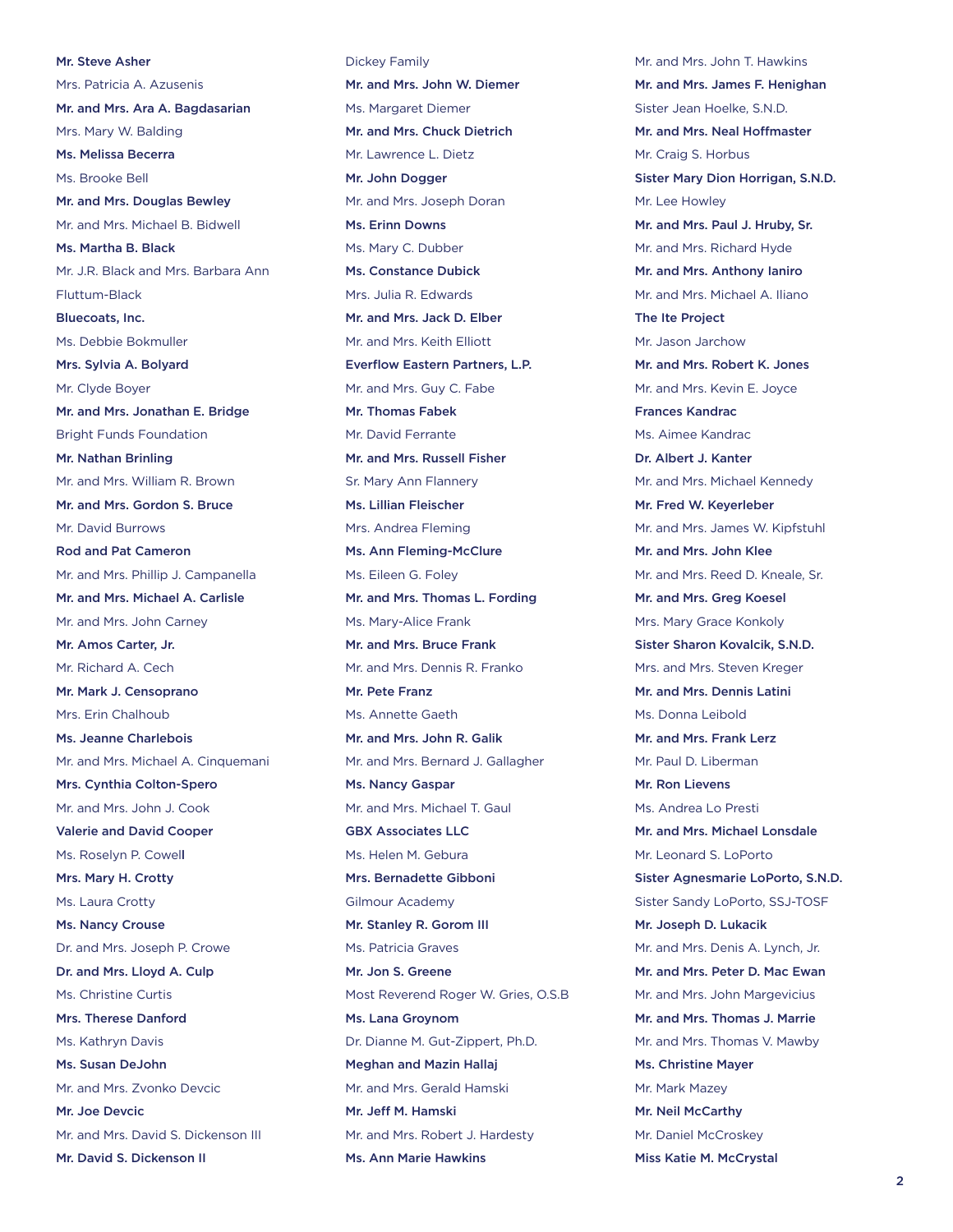Mr. and Mrs. Ralph W. McCue, Jr. Ms. Amanda McCullough Mr. and Mrs. Timothy J. McGee Mrs. Mary Lou McHenry Mr. and Mrs. Michael J. McKinley Mr. and Mrs. James McMeechan Mrs. Nikki McPolin Mr. George J. Melega, Jr. Mrs. Rosalie Mentz Mrs. Dolores A. Merkowitz Mr. and Mrs. Keith W. Miller Ms. Katherine L. Miller Mr. and Mrs. Larry C. Miller Mr. and Mrs. Michael W. Miozzi Mr. and Mrs. Michael P. Mochan Mr. and Mrs. E. Michael Moone Mrs. Betty Jo Mooney Mr. and Mrs. Christopher H. Morgan Mr. and Mrs. George G. Morris, Jr. Mr. Josh Mozzocco Mrs. Margaret Mullin Mr. and Mrs. Charles Murphy Mr. and Mrs. Tony Musca Mrs. Michele Myers Mr. and Mrs. Jack Myslenski Mr. and Mrs. Eugene M. Nardo Mr. and Mrs. Robert Neubauer Mr. and Mrs. Paul E. Nielsen Ms. Judith Nieser Mr. David Novak Ms. Donna Novak Ms. Patricia Novak Ms. Trisha Novak Ms. Maureen O'Neill-Laszlo Mr. and Mrs. Drew Oostra Mrs. Marguerite L. Opaskar Mr. David A. Osborne Mr. and Mrs. John Osterland Mr. and Mrs. Paul F. Oyaski Mr. Len Pagon Mrs. Ione Parry Ms. Patricia A. Parson Mr. and Mrs. Richard Passow The Patrick J O'Neill Family Foundation Mr. Scott A. Patterson and Ms. Gina M. Cannata Mr. William A. Pfeiffer Ms. Lauren Pierce

Mr. and Mrs. Tony Podojil Mr. and Mrs. Robert P. Pollutro Prestwick Pointe Homeowners Association Ms. Tricia Price Mrs. Jennifer Priest Mrs. Riise E. Prochaska Stephen and J. I. Rajki Mr. and Mrs. Karl J. Rauch Ms. Mary Reagan Mr. Paul Reider Ms. Mary Ricci Mr. and Mrs. Michael P. Rickey Mrs. J. Cheryl Risher Mr. and Mrs. Richard M. Roberts Roetzel & Andress Mr. and Mrs. Donald Salvador Ms. Mary Jo Schmidt Ms. Kathryn Schultz Mr. and Mrs. Donald Shumay Dr. and Mrs. Robert J. Simoneau Ms. Marilyn R. Slade Mrs. Mary Sladky Mrs. Elaine Slan Mr. and Mrs. Justin Smetana Mr. and Mrs. Thomas W & Joan M W. Smith Mr. and Mrs. Gregory P. Sofish Mr. and Mrs. Donald Sofonia Mr. and Mrs. William Stiller Mr. and Mrs. Ronald Suster Ms. Susan Sweigert Mr. and Mrs. Robert P. Tagg Mr. and Mrs. Frank T. Tainer Ms. Susan Tainer Mr. and Mrs. Ben Tenebria Mr. and Mrs. Thomas A. Tesar The Thomas M. Fabek Family Charitable Gift Fund Mr. and Mrs. Francis G. Titas Mr. and Mrs. John Titgemeier Ms. Allison O. Titgemeier Mr. and Mrs. Karl F. Tittl Mr. Martin S. Trawicki and Ms. Helen Ladiha Mr. and Mrs. Jack R. Tuholske United Way of Summit County Mr. Robert R. Vance Mr. and Mrs. Ronald Vick

Mr. and Mrs. Marc Vincent Mr. and Mrs. Eric Voshall Ms. Marianne Walton Mr. Kenneth J. Ward Mr. and Mrs. Harley Warren Mr. and Mrs. Harold Weisman Wells Fargo Foundation Mrs. Patricia Westropp Mr. and Mrs. Chandler Wick Mr. and Mrs. Thomas Wiesenhahn Rt. Rev. and Mrs. Arthur B. Williams, Jr. Ms. Karen Wise Wojcik Builders, Inc. Mrs. and Mrs. Debbie V. Yasenosky Miss Mary C. Yurcich Mr. and Mrs. Donald F. Zawistowski Ms. Gail A. Zdolsek

## **ENDOWMENT**

Mr. Richard H. Bamberger Mr. Doug Bonnette Ms. Ann Caresani Mr. Dwight Clark Mr. and Mrs. William E. Coughlin Mr. Matthew Goldman Ms. Elaine A. Hutchins Ms. Amy E. Kellogg Mr. Christian Laver Mr. James Loeb Ms. Linda Loughran Mr. and Mrs. Raymond M. Malone Ms. Marcia L. Obermiller and Mr. Kenneth M. Powers Mr. Alex Szilvas Dr. Victoria L. Weiss and Dr. Philip Neujahr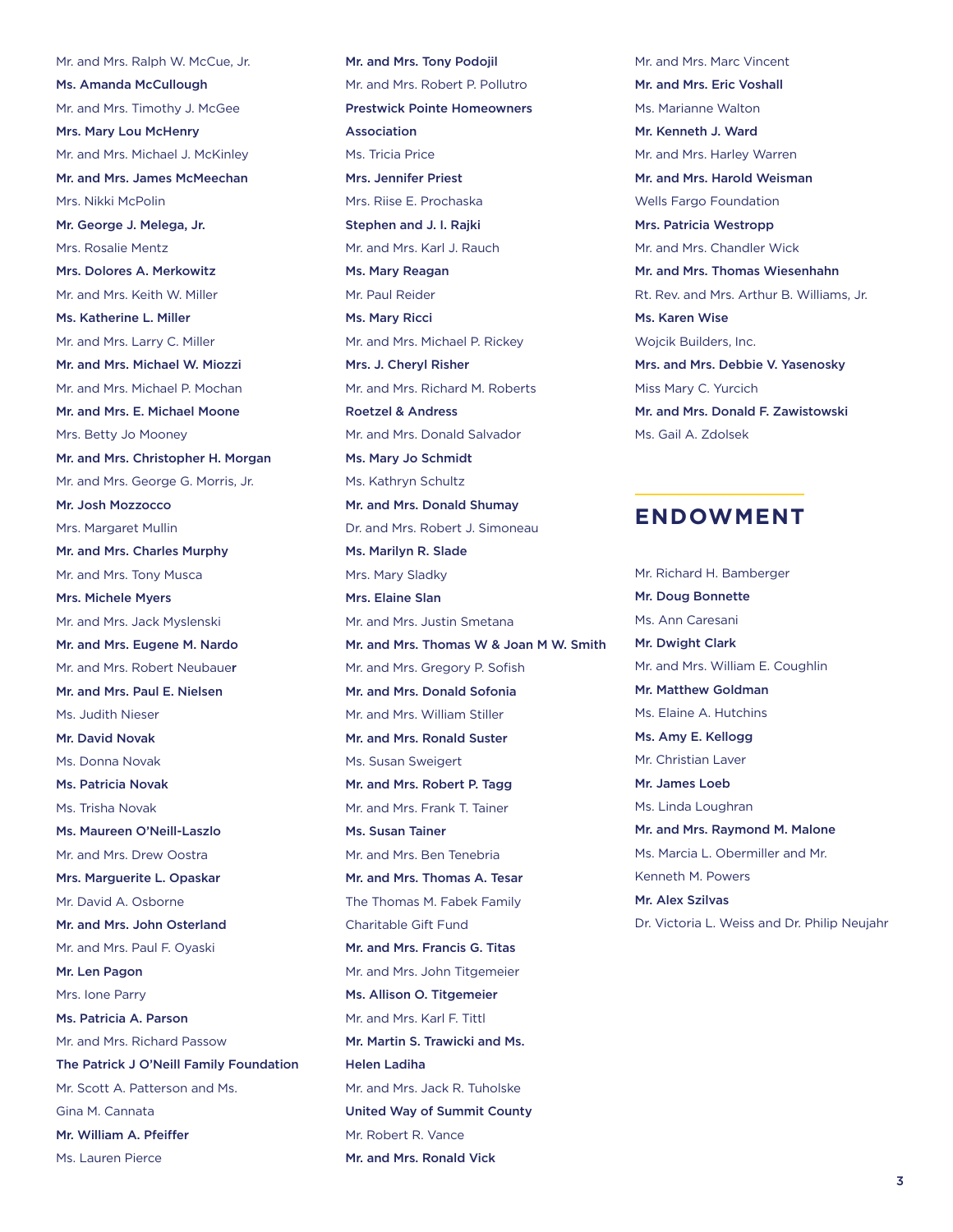

Cedar Brook Financial Partners LLC Flannery Georgalis Mr. and Mrs. Anthony J. Alexander Calfee, Halter & Griswold LLP Fredon Corporation Gary and Rhonda Didado Family Foundation I.D. Images, LLC J.W. Didado Electric Jackson Lewis P.C. KeyBank Foundation Brennan, Manna, Diamond Precision Component Industries, LLC Wells Fargo Bank Fifth Third Bank Benesch, Friedlander, Coplan & Aronoff LLP CAPTRUST Hasenstab Architects Galvin Therapy Reminger & Reminger Co., L.P.A. WXZ Development PEGS Foundation Mr. and Mrs. Victor B. Alexander Mr. David Anthony Ms. Suzanne Aral-Boutros Mr. Daniel Bartos Ms. Justine Blossom Mr. and Mrs. Bill Buehl-Reichard Ms. Gail Burns Mr. and Mrs. Jon Cameron Mr. Vincent C. Campanella Mrs. Erin Chalhoub Ms. Flannery Chapman Ms. Elizabeth Constantine Mr. Matt Cox Dr. James Cunagin and Dr. Isabel Schuermeyer Ms. Julie Curtis Mrs. Therese Danford Deacon and Mrs. Kent Davis Ms. Hannah L. Davis Mrs. Alaine Davis-Frecker and Mr. Timothy Frecker Mr. and Mrs. Daryl Deckard

Ms. Carolyn Deckard Ms. Elizabeth Dellinger Ms. Becky DeMarco Mr. and Mrs. John Demetra Mr. and Mrs. Gary Didado Mr. and Mrs. John W. Diemer Mr. and Mrs. Greg DiGeronimo Mr. John Dorsky Ms. Erinn Downs Ms. Eleana Drakatos Mr. Douglas E. Dvorak Dr. and Mrs. Daniel Ebert Dr. and Mrs. David Effron Mr. and Mrs. David Evers Mr. and Mrs. Michael V. Favazzo Ms. Diana Fedeli Mr. and Mrs. Brian J. Flannery Mr. and Mrs. Paul Flannery Mrs. Andrea Fleming Ms. Amy Forristal Ms. Marina Frandanisa Mr. Lee Friedman Mr. Timothy Gallagher Ms. Michelle Gallucci Mr. and Mrs. Jerry Garcia Ms. Molly Gebler Mrs. Lindsey Geiss Ms. Margaret Glaros Mr. and Mrs. Tom Goggins Mr. and Mrs. Edward Gordon Mr. and Mrs. Brian Gregory Ms. Choyce Guice Mr. Brian Hopkins Mr. and Mrs. Michael Howley Mr. Jacque Hoyt Mr. and Mrs. Andrew Hren Ms. Karen Hurley Ms. Lucia Ianiro Mr. and Mrs. Anthony Ianiro IMAJIN Family Fund Mr. Eric Ingerman Mr. and Mrs. Andy Jacobbozzi Ms. Mary Beth Jarrad Mr. DJ Jarrad Ms. Anne C. Jarrad and Mr. Ryan M. Thomas Mr. and Mrs. Richard J. Kaplan Mr. Dan Kava

Ms. Crissy Kolarik Mrs. Mary Grace Konkoly Sister Sharon Kovalcik, S.N.D. Mr. and Mrs. Steven F. Kreger Mr. and Mrs. Steven Kreger Mr. and Mrs. Andrew Latimer Mr. Chris Latkovich Mr. and Mrs. Kimberly Leland, Sr. Ms. Payton Lewis Ms. Lisa Lewis Mrs. Patricia A. LoPresti Mr. Robert Mantz Ms. Meredith Marchand Ms. Jessica Mason Mr. and Mrs. Chris Mastriano Mr. John Mayher Mr. and Mrs. James McMeechan Mr. and Mrs. Sylvio Mecone Mrs. Rosalie Mentz Ms. Jessica Mewhinney Ms. Marlo Miceli Mr. and Mrs. James G. Miller, Jr. Mrs. and Mrs. Michele Myers Mr. and Mrs. Frederick Nance Ms. Joanna Noce-Weisenberg Mr. and Mrs. Tim J. O'Brien Ms. Susan Olson Mr. and Mrs. Paul F. Oyaski Ms. Christina Palmisano Ms. Andrea Patton Ms. Abbey Patton Mr. and Mrs. Patrick O. Peters Mr. Michael Peters Mr. and Mrs. Frank J. Petrovic Mr. and Mrs. Brent M. Pietrafese Mr. and Mrs. Steve Ramos Mr. Jack Ramsey Mr. and Mrs. George C. Reider Mr. Nick Rennillo Mr. and Mrs. Jack Rickard Ms. Miriam Rinaldi Mr. and Mrs. William Risher Mr. and Mrs. David Roush Mr. and Mrs. Greg Rufus Ms. Rebecca Ruggles Mr. and Mrs. Nicholas B. Russo Ms. Lisa Ryder Ms. Kayla Santana